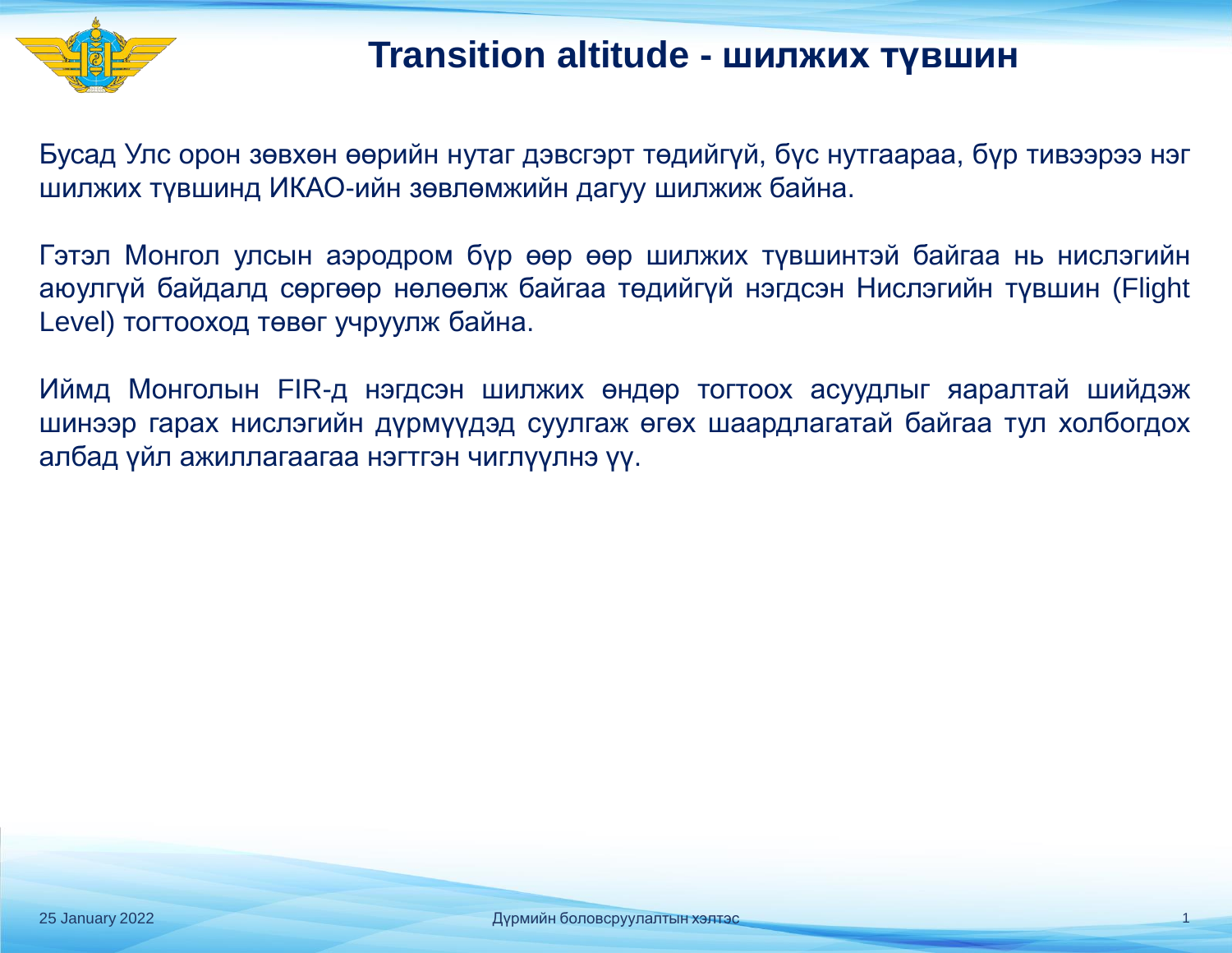

## **Өнөөдөр Монголд мөрдөж байгаа TA, TL, MDA, MDH**

| N <sub>2</sub>   | Аэродромууд                        | <b>Aerodrome</b><br>elevation<br>(M) | MDA (м) MDH (м) |                         | TL(M)          | TA(M) | TA(M)<br>QNH21031hPa | <b>Ойртолтын</b><br>давтамж |
|------------------|------------------------------------|--------------------------------------|-----------------|-------------------------|----------------|-------|----------------------|-----------------------------|
| 1                | <b>ZMAH Өвөрхангай/ Арвайхээр</b>  | 1808                                 | 2050            | 290                     | 3300           | 3000  |                      |                             |
| $\overline{2}$   | <b>ZMAT Говь-Алтай/ Алтай</b>      | 2218                                 | 2400            | 215                     | 4200           | 3600  | 3900                 | 130MHz                      |
| $\boldsymbol{3}$ | <b>ZMBH Баянхонгор/ Баянхонгор</b> | 1865                                 | 2100            | 256                     | 3600           | 3100  |                      |                             |
| $\boldsymbol{4}$ | ZMBN Булган/ Булган                | 1315                                 |                 | Unknown Unknown Unknown |                | 2600  |                      |                             |
| 5                | ZMBS Ховд/ Булган сум              | 1194                                 |                 | Unknown Unknown Unknown |                | 2700  |                      |                             |
| $6\phantom{1}6$  | ZMBU Сүхбаатар/ Баруун-Урт         | 976                                  |                 | Unknown Unknown Unknown |                | 1900  |                      |                             |
| $\overline{7}$   | <b>ZMCD Дорнод/ Чойбалсан</b>      | 748                                  | 950             | 202                     | 2400           | 1800  | 2100                 | 130MHz                      |
| 8                | <b>ZMDA Хэнтий/Дэлүүн болдог</b>   | 979                                  |                 | Unknown Unknown Unknown |                | 2100  |                      |                             |
| 9                | ZMDN Завхан/ Доной                 | 1768                                 |                 | Unknown Unknown Unknown |                | 3300  |                      |                             |
| 10               | ZMDZ Өмнөговь/ Гурвансайхан        | 1458                                 | 1700            | 248                     | 3300           | 2700  |                      | 129MHz                      |
| 11               | <b>ZMGT Өмнөговь/ Овоот</b>        | 1576                                 |                 | Unknown Unknown         | <b>Unknown</b> | 2800  |                      |                             |
| 12               | ZMHG Хөвсгөл/ Хатгал               | 1691                                 |                 | Unknown Unknown Unknown |                | 3200  |                      |                             |
| 13               | <b>ZMHH Өвөрхангай/ Хархорин</b>   | 1453                                 |                 | Unknown Unknown Unknown |                | 3000  |                      |                             |
| 14               | <b>ZMKB Өмнөговь/Ханбумбат</b>     | 1196                                 | 1400            | 204                     | 3000           | 2400  | 2700                 | 131MHz                      |
| 15               | <b>ZMKD Ховд/ Ховд</b>             | 1493                                 | 2500            | 1007                    | 4200           | 3600  | 3900                 | 130MHz                      |
| 16               | <b>ZMMG Дундговь/ Мандалговь</b>   | 1386                                 |                 | Unknown Unknown Unknown |                | 2300  |                      |                             |
| 17               | ZMMN Хөвсгөл/ Мөрөн                | 1302                                 | 2200            | 908                     | 3600           | 3000  | 3300                 | 130MHz                      |
| 18               | ZMSF Налайх/ Скай фрэндс           | 1472                                 |                 | Unknown Unknown         | <b>Unknown</b> | 2500  |                      |                             |
| 19               | ZMTL Завхан/ Тосонцэнгэл           | 1707                                 |                 | Unknown Unknown Unknown |                | 3200  |                      |                             |
| 20               | <b>ZMTT Өмнөговь/ Тавантолгой</b>  | 1460                                 |                 | Unknown Unknown Unknown |                | 2500  |                      |                             |
| 21               | ZMUB Улаанбаатар/ Буянт-Ухаа       | 1330                                 | 1800            | 535                     | 3600           | 3000  | 3300                 | 120MHz                      |
| 22               | ZMUG Увс/ Дэглий цагаан            | 935                                  | 1150            | 246                     | 3000           | 2200  |                      | 130MHz                      |
| 23               | <b>ZMUH Хэнтий/ Өндөрхаан</b>      | 1039                                 | 1300            | 264                     | 2400           | 2100  |                      |                             |
| 24               | ZMUL Баян-Өлгий/ Өлгий             | 1754                                 |                 | Unknown Unknown Unknown |                | 3300  |                      | 130MHz                      |

*<https://www.ais.mn/aipAip> 2019 оны 06-р сарын 06-ны хэвлэл*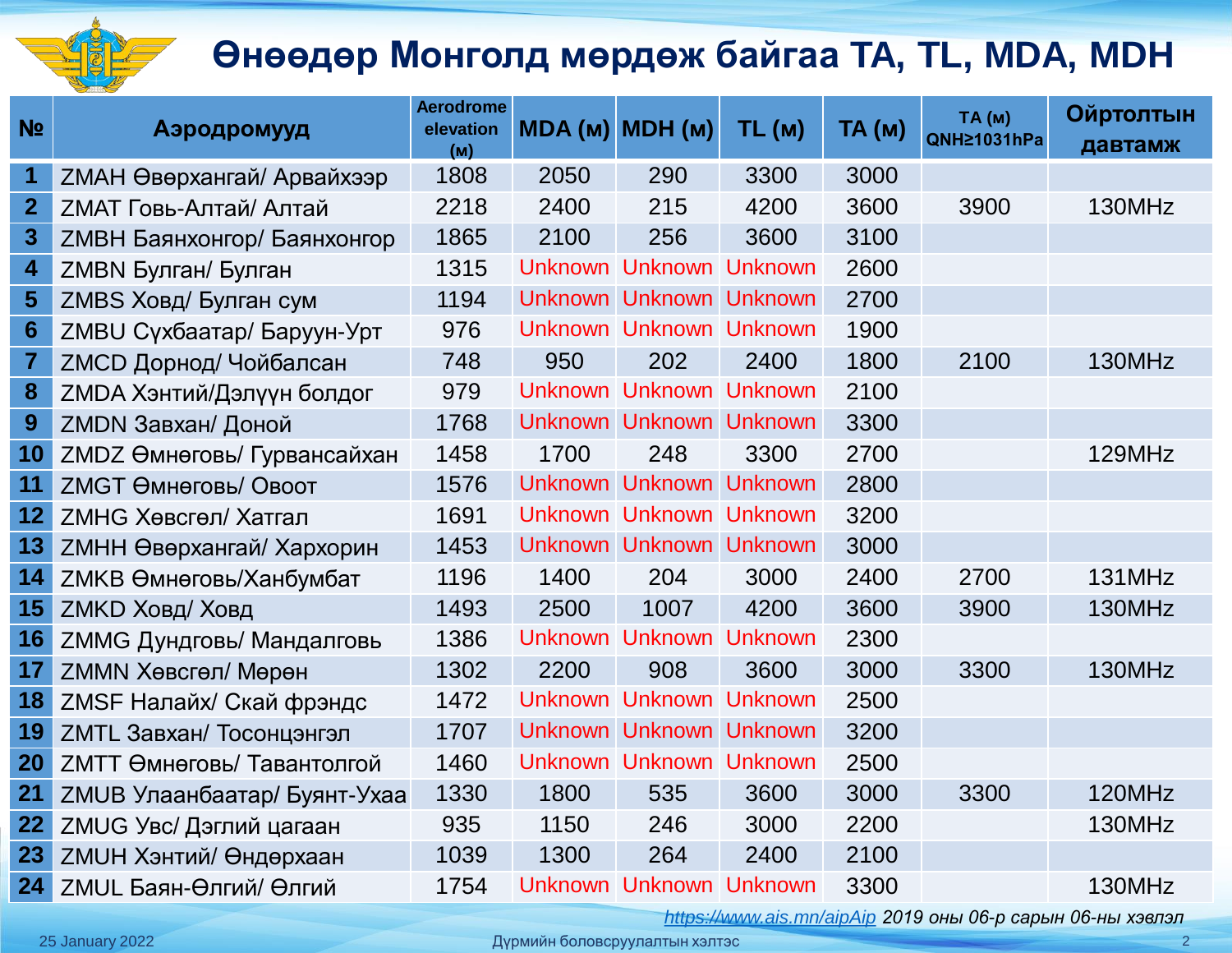

#### **Transition altitude - шилжих түвшин**

| N <sub>2</sub>          | <b>Aerodromes</b>         | <b>Common TA</b> |
|-------------------------|---------------------------|------------------|
| 1                       | New Zealand               | 13'000ft         |
| $\mathbf{2}$            | <b>Australia</b>          | 10'000ft         |
| $3\phantom{a}$          | <b>United States</b>      | 18'000ft         |
| 4                       | Canada                    | 18'000ft         |
| 5                       | Sweden                    | 5'000ft          |
| 6                       | Germany (All Europa)      | 5'000ft          |
| $\overline{\mathbf{7}}$ | <b>Russian Federation</b> | 10'000ft         |
| 8                       | Hong Kong, China          | 11'000ft         |

EUROCONTROL Agency нислэгийн аюулгүй байдлыг эсрдэлийг бууруулах зорилгоор Европын Холбооны гишүүн Улсуудын шилжих түвшнийг нэгдсэн нэг түвшинд шилжүүлэх судалгаа хийж, нэг түвшинд шилжүүлэх шаардлагатай гэж дүгнэсэн.

*"A Common European Transition Altitude An ATC Perspective" тайланг хавсаргав.*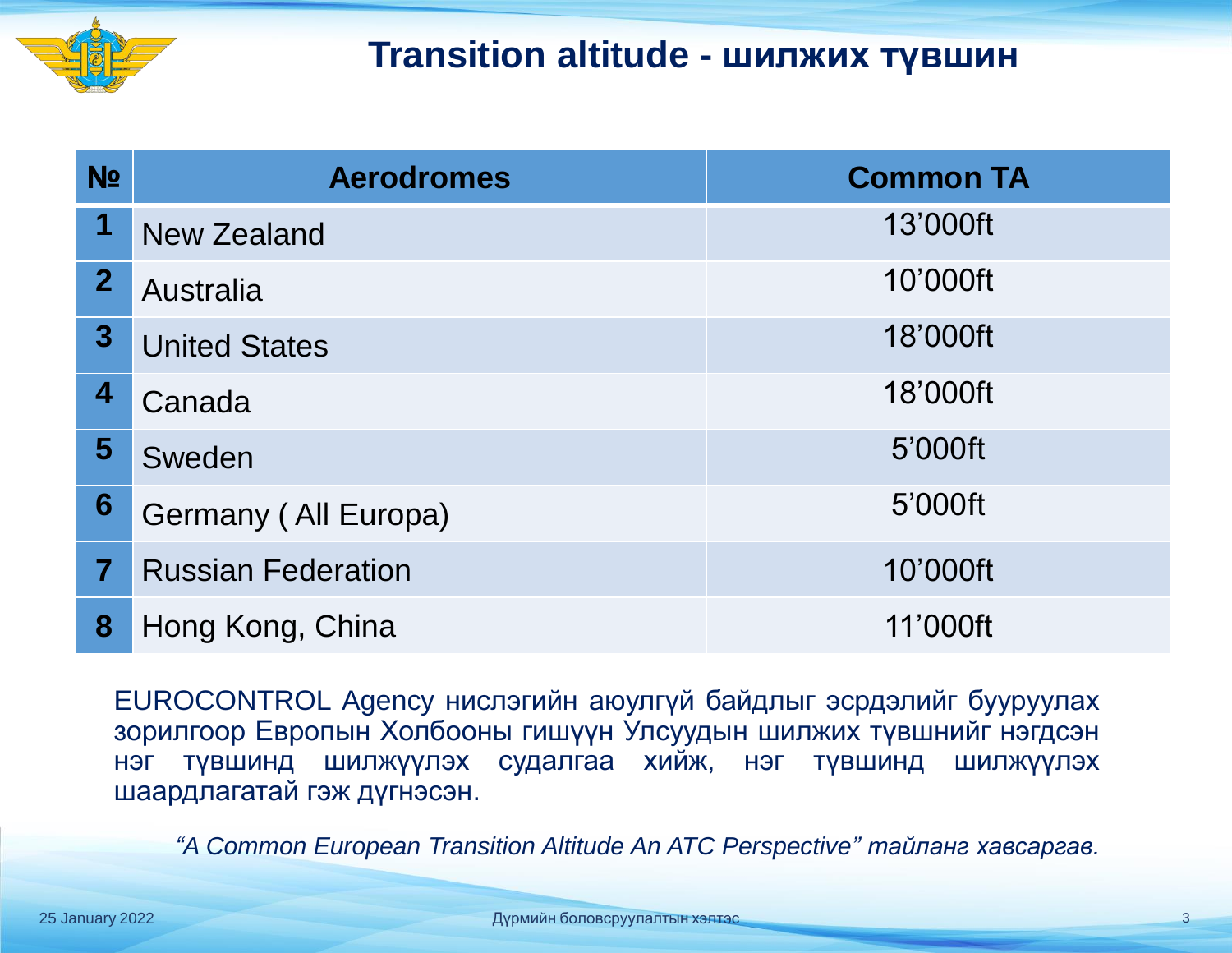

#### **Шинэ- Зеландын шилжих өндрийн жишээ**

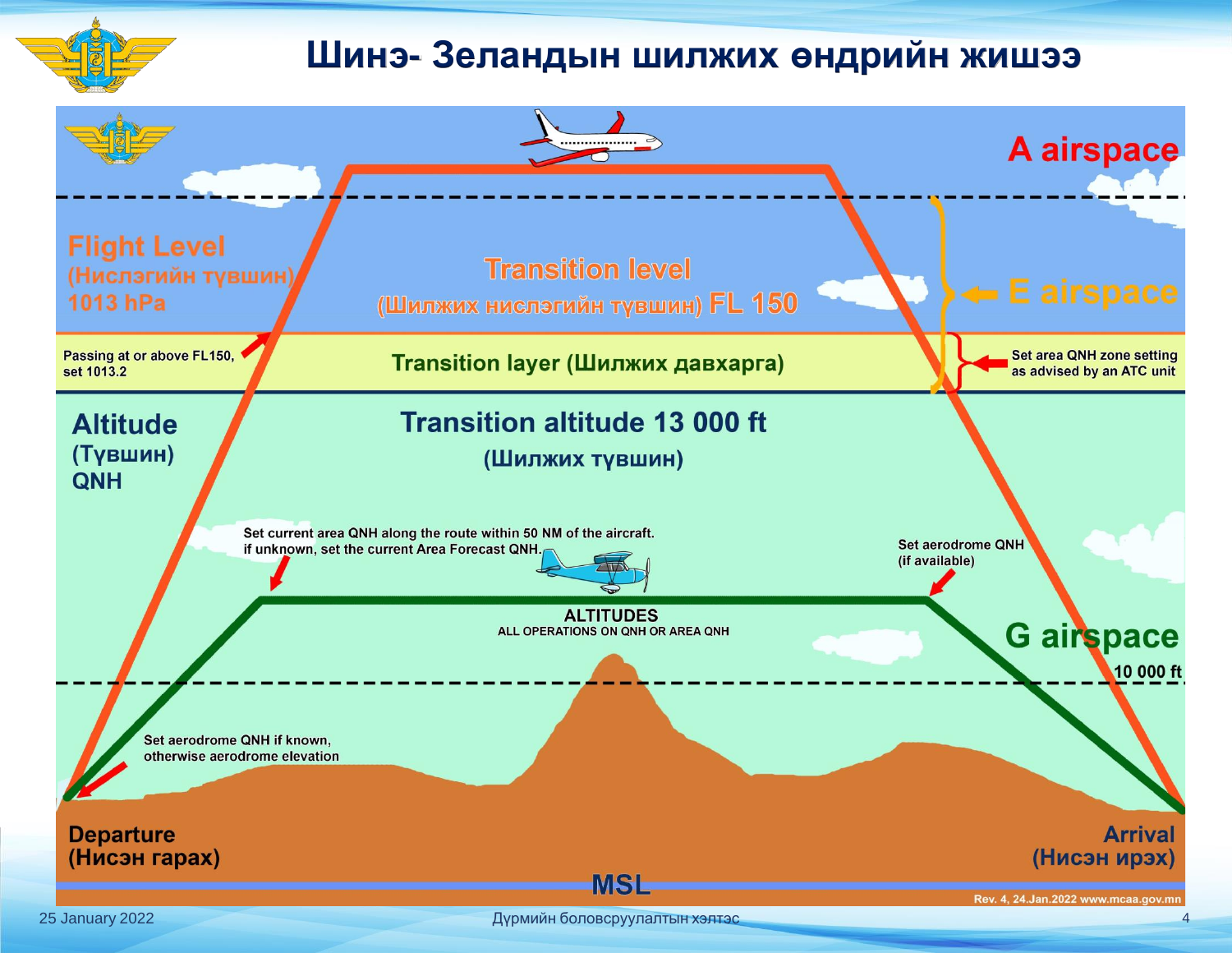

## **Common TA**

| N              | <b>Advantages</b>                                                                           |   | N<br><b>Disadvantages</b>                                               |  |  |  |  |
|----------------|---------------------------------------------------------------------------------------------|---|-------------------------------------------------------------------------|--|--|--|--|
| $\mathbf 1$    | <b>ICAO</b> recommended                                                                     | 1 | Implementation of change for some ATC providers                         |  |  |  |  |
| 2              | <b>IFALPA recommended</b>                                                                   |   | Training and adjustment period                                          |  |  |  |  |
| 3              | <b>Flight Deck study recommended</b>                                                        | 3 | Temporary loss of comfort zone with current familiarity                 |  |  |  |  |
| 4              | Common procedures reduce potential for error                                                | 4 | Possible resources implications for implementation                      |  |  |  |  |
| 5              | Facilitates common approach design                                                          | 5 | Requires amendments to some State regulations                           |  |  |  |  |
| 6              | More compatible with RNAV/BARONAV procedures                                                | 6 | Operations and publications amendments required to<br>implement changes |  |  |  |  |
| $\overline{7}$ | Simplifies ATCOs adjustment and training to various<br>airspace/sectors                     |   |                                                                         |  |  |  |  |
| 8 <sup>°</sup> | Simplifies publication of charts                                                            |   |                                                                         |  |  |  |  |
| 9              | Facilitates national and international arrangements                                         |   |                                                                         |  |  |  |  |
| 1 <sub>0</sub> | Proven record of safe application in North America of<br>over 50 years and in other regions |   |                                                                         |  |  |  |  |
| 11             | Facilitates integration of VFR/IFR altimeter setting<br>procedures                          |   | Энд заасан хүндрэлүүд нь бидний хувьд ерөөсөө                           |  |  |  |  |
| 12             | Facilitates integration with future changes in airspace<br>structure and classification     |   | хүндрэл биш. Учир нь бидэнд энэ огт байхгүй.                            |  |  |  |  |
| 13             | Reduced risk where adjacent airports use different<br><b>TAs</b>                            |   |                                                                         |  |  |  |  |
| 14             | Eliminates the need for ATC to provide the TL<br>information                                |   |                                                                         |  |  |  |  |
|                | 15 Overall improvement to flight safety                                                     |   |                                                                         |  |  |  |  |
| 16             | Compatible with the EUROCONTROL Agency ANS<br><b>Safety Policy</b>                          |   |                                                                         |  |  |  |  |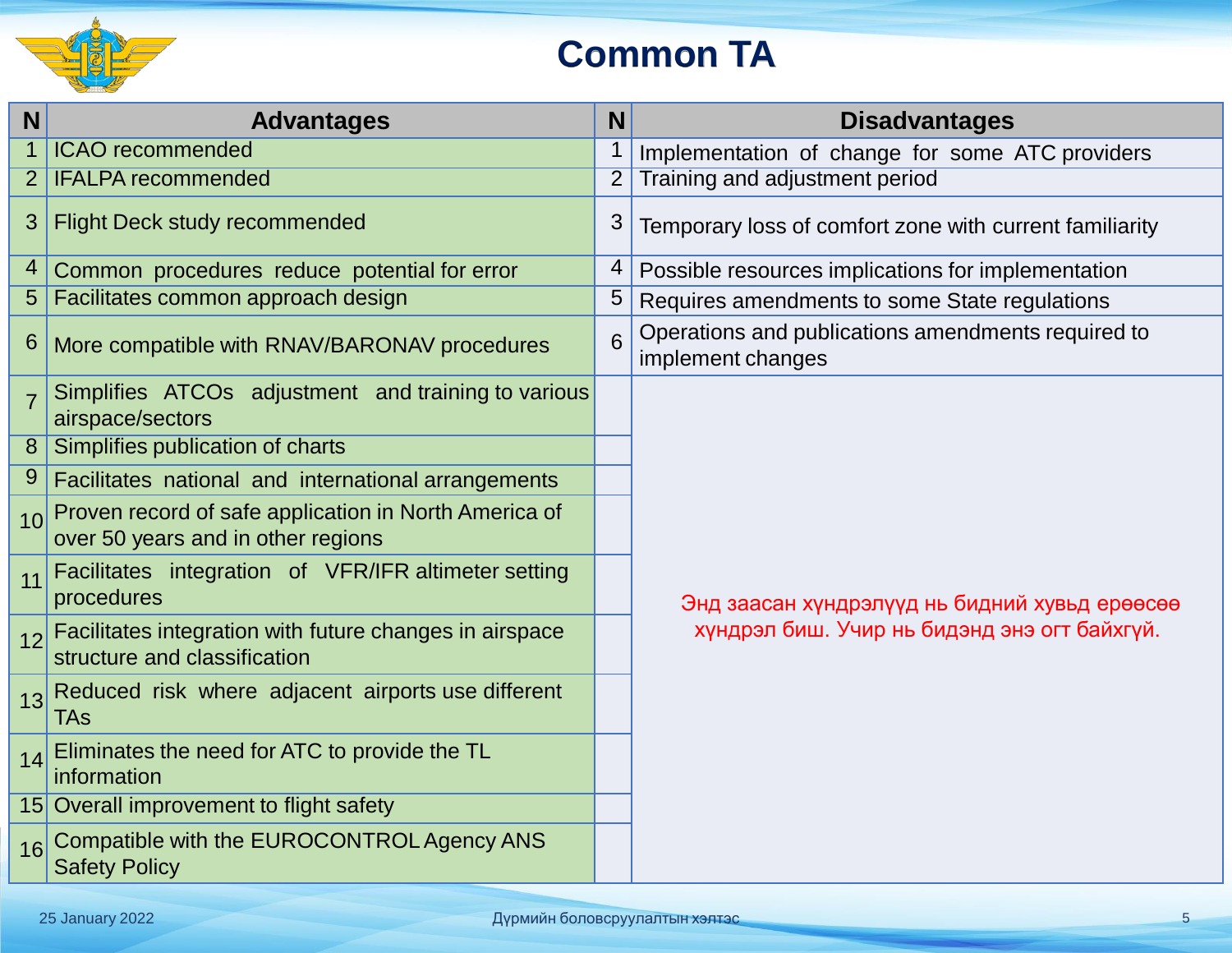

## **High TA – 5500 м (18000 ft)**

|                | No. Advantages                                                            |                | <b>No. Disadvantages</b>                                                           |
|----------------|---------------------------------------------------------------------------|----------------|------------------------------------------------------------------------------------|
| 1              | <b>Common with NAM structure</b>                                          | 1              | More aircraft need QNH setting                                                     |
| $\overline{2}$ | More adaptable to airspace<br>structure/classification changes            | 2              | <b>Additional workload for ACCs</b>                                                |
| 3              | Eliminates terrain clearance issues in all<br><b>States</b>               | 3              | All change related issues previously noted                                         |
| $\overline{4}$ | Facilitates future SID/STAR,<br>RNAV/BARONAV design and<br>implementation | $\overline{4}$ | Potential complexity with airspace division at<br>FL195 will require further study |
| 5              | Adaptable as common TA for all ECAC                                       |                |                                                                                    |
| 6              | Acceptable for flight operations                                          |                |                                                                                    |
| $\overline{7}$ | <b>Acceptable to IFALPA</b>                                               |                |                                                                                    |
| 8              | Most facilitates regional agreement                                       |                |                                                                                    |
| 9              | No mix of TA/TL reference in lower airspace                               |                |                                                                                    |
| 10             | No application of altimeter correction for<br>terrain clearance           |                |                                                                                    |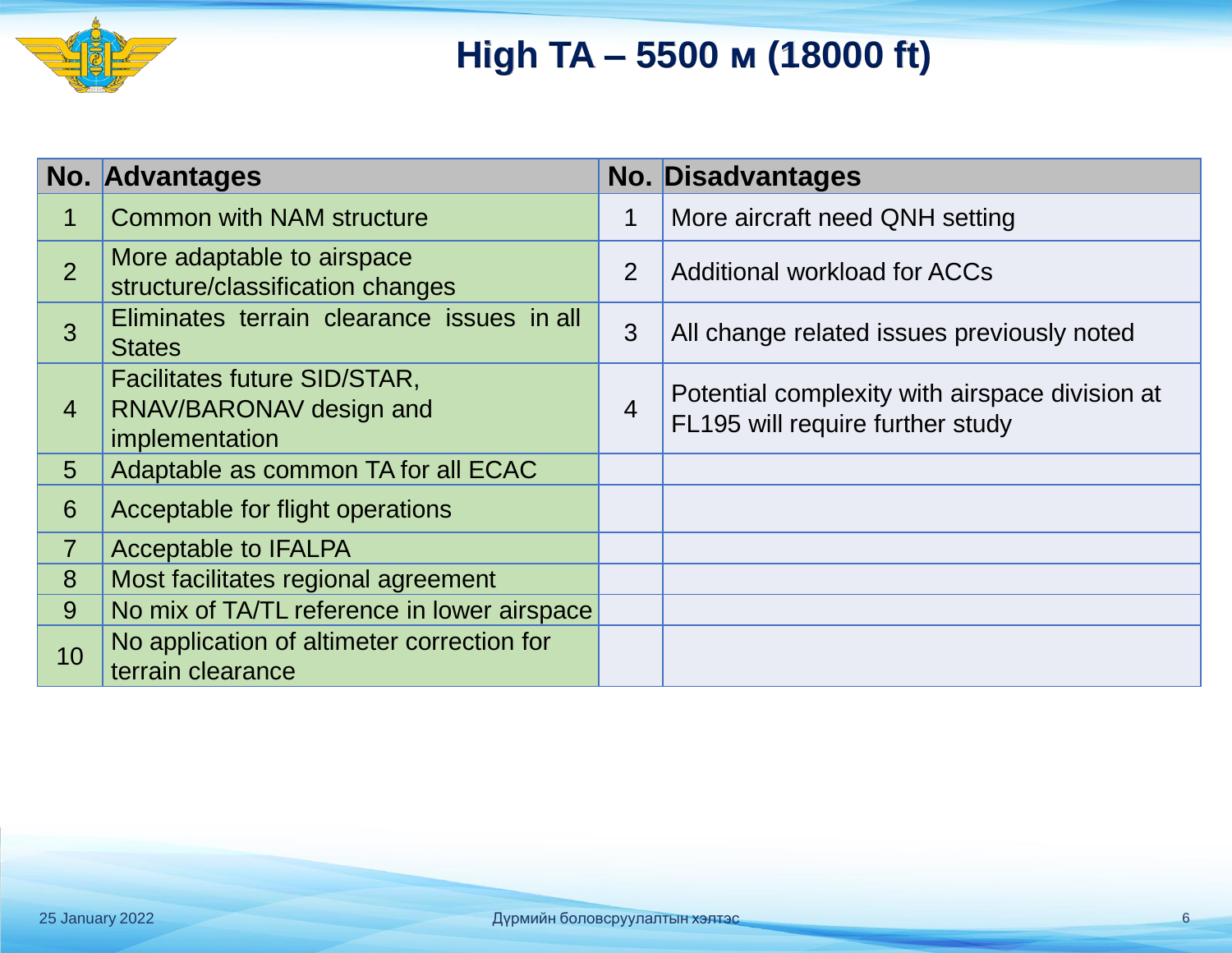

## **Medium TA – 3000 м (10000 ft)**

|                | <b>No. Advantages</b>                                                                            |                | <b>No. Disadvantages</b>                                                                                           |
|----------------|--------------------------------------------------------------------------------------------------|----------------|--------------------------------------------------------------------------------------------------------------------|
| $\overline{1}$ | Compatible with most SID/STAR designs<br>and noise abatement procedures                          | $\mathbf 1$    | All contras involved w/ changes - same as<br>implementation of a common TA as in 10.2<br>above                     |
| $\overline{2}$ | More preferable for flight operations                                                            | 2              | Not high enough for terrain issues in all States<br>therefore cannot be used as common TA for all<br><b>States</b> |
| 3 <sup>5</sup> | <b>Acceptable to IFALPA</b>                                                                      | 3              | Some TMA caps are above this altitude                                                                              |
| $\overline{4}$ | Minimises terrain clearance issues in most<br><b>States</b>                                      | $\overline{4}$ | Transfer of workload for most ATS                                                                                  |
| 5              | Eliminates TA/TL reference mix in most<br>TMAs for flight crews and ATCOs                        | 5              | Exceptions still needed to regional agreement                                                                      |
| 6              | More compatible for VFR/IFR integration                                                          |                |                                                                                                                    |
| $\overline{7}$ | Facilitates airspace structure and<br>classification changes more easily than<br><b>lower TA</b> |                |                                                                                                                    |
| 8              | No loss of usable airspace in most<br><b>TMAs</b>                                                |                |                                                                                                                    |
| 9              | No adjustments of TL necessary in the<br>majority of TMAs                                        |                |                                                                                                                    |
| 9              | Constant vectoring parameters                                                                    |                |                                                                                                                    |
| 10             | Above most TMA caps                                                                              |                |                                                                                                                    |
| 11             | No application of altimeter corrections in<br>most areas                                         |                |                                                                                                                    |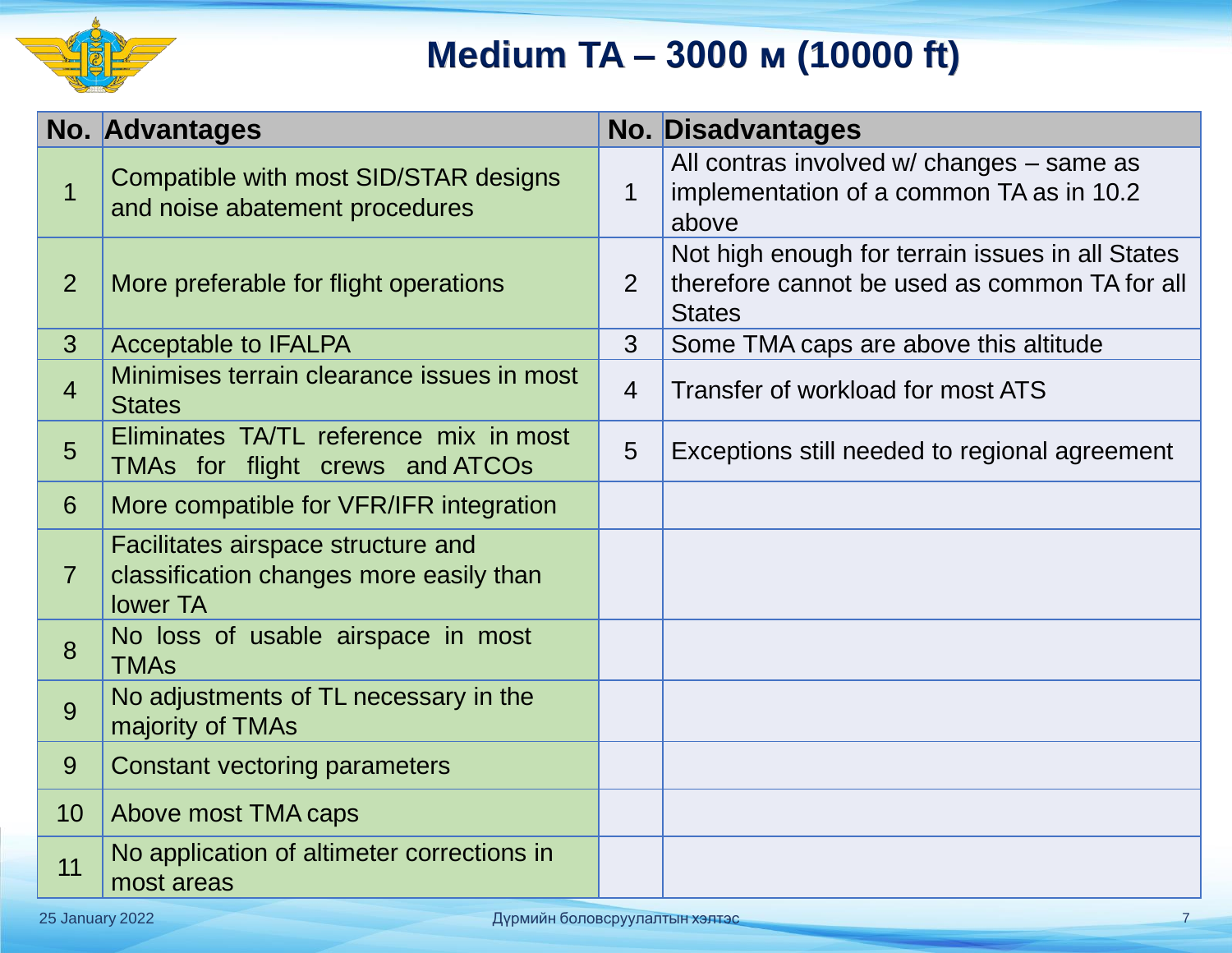

## **Low TA – 1500 м (5000 ft)**

|                | No. Advantages                                                     |                | <b>No. Disadvantages</b>                                                                                               |  |  |  |
|----------------|--------------------------------------------------------------------|----------------|------------------------------------------------------------------------------------------------------------------------|--|--|--|
| $\overline{1}$ | Already exists in some jurisdictions or<br><b>locations</b>        | $\overline{1}$ | Only adequate for terrain clearance issues<br>where terrain obstacles are relatively low                               |  |  |  |
| $\overline{2}$ | No change in procedures for some<br>providers                      | $\overline{2}$ | Not compatible with SIDs/STARs design<br>and application                                                               |  |  |  |
| $\overline{3}$ | Familiarity for some ATC providers,<br>minor adjustment for others | 3              | Loss of valuable airspace in TMAs                                                                                      |  |  |  |
|                |                                                                    | $\overline{4}$ | Not ideal for flight operations procedures                                                                             |  |  |  |
|                |                                                                    | 5              | Not easily compatible with changes in<br>airspace structure or classification                                          |  |  |  |
|                |                                                                    | 6              | Mix of altitude and flight level references in<br><b>TMA</b> airspace                                                  |  |  |  |
|                |                                                                    | $\overline{7}$ | Current VFR/IFR integration problems                                                                                   |  |  |  |
|                |                                                                    | 8              | Exceptions needed to regional agreement                                                                                |  |  |  |
|                |                                                                    | 9              | Requires the application of altimeter<br>correction factors for determining terrain<br>clearance depending on location |  |  |  |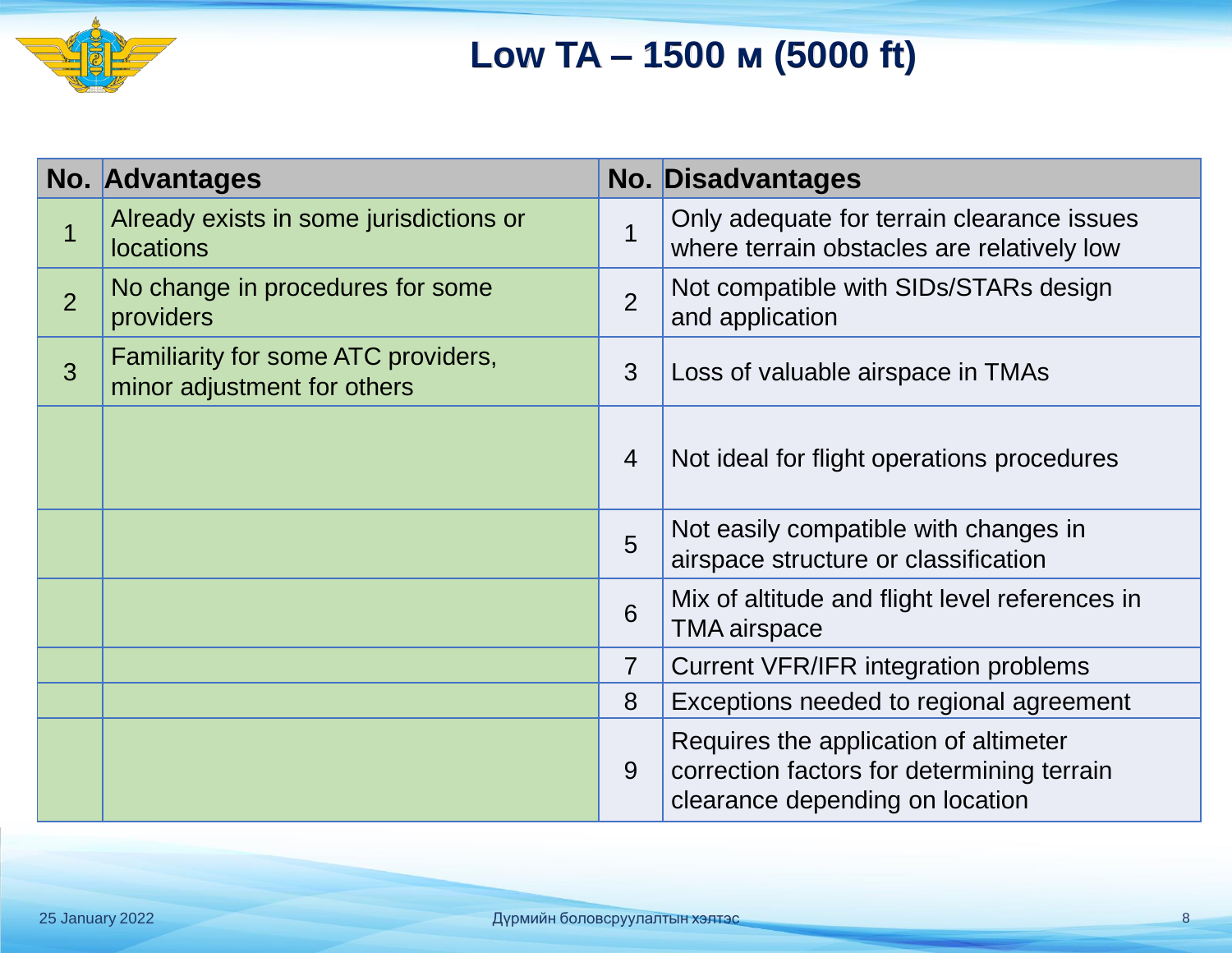

#### **Common TA CONCLUSIONS**

11.1 The establishment of a common TA for ECAC States and the EUR Region is a fundamental element in achieving the goal of a unified sky and the safety policy of reducing risks to the greatest degree practicable. Aviation history has proven conclusively, and too often tragically, that the standardisation of procedures and adherence to those procedures reduces the probability of error. The current multiplicity of TAs is contrary to both the goals of the agency and to good operating practice.

11.2 ATC providers, as is human nature, grow comfortable with what they are most familiar. It is natural to resist change if there is no apparent benefit for those involved in implementing the change.

11.3 Systems which contain potential risk should not be perpetuated for internal structural reasons. The challenge for the ATC service providers and the State regulators will be willingness to invest the effort necessary to implement this change for the single objective of improving flight safety.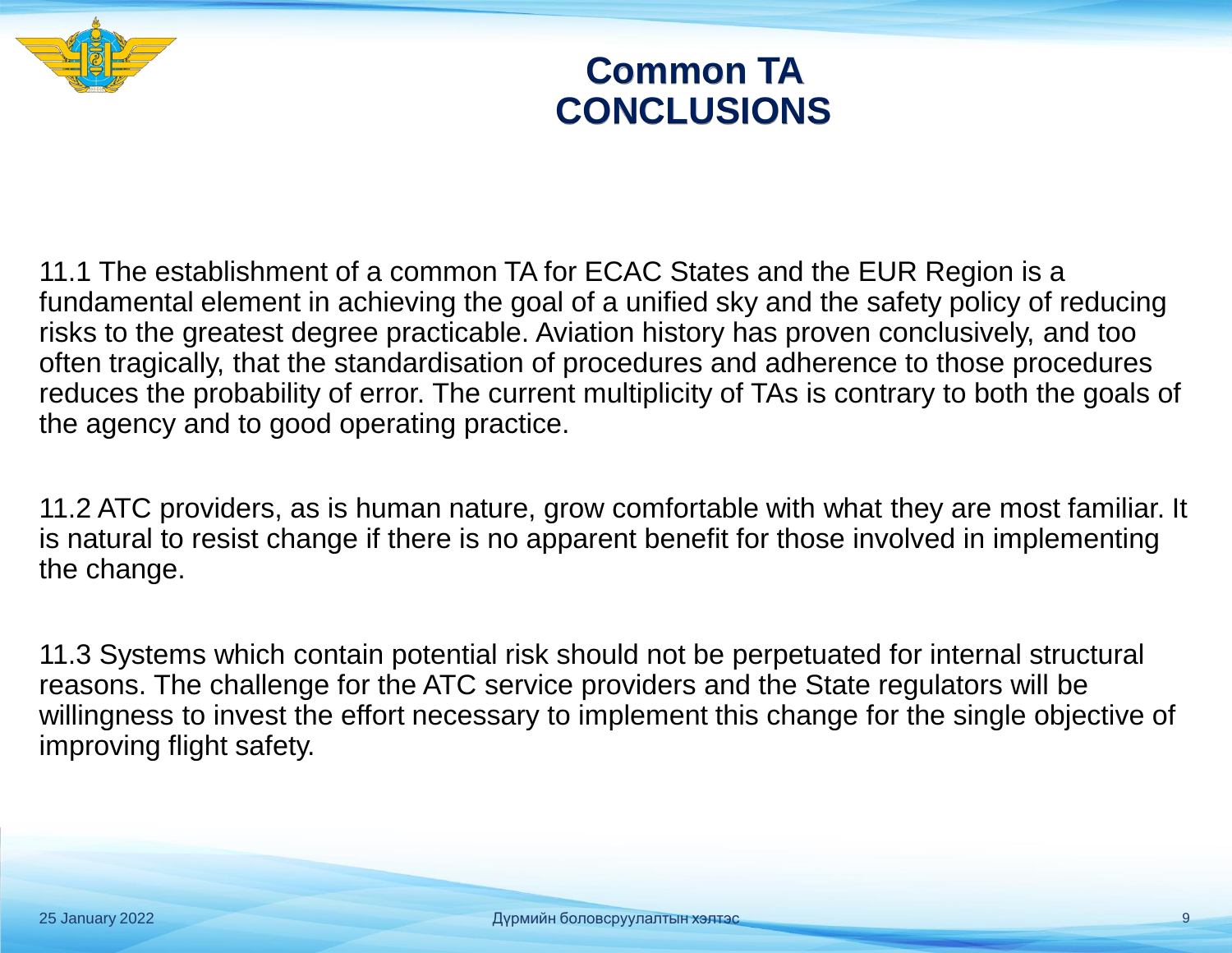

#### **Cruising altitude and flight level**